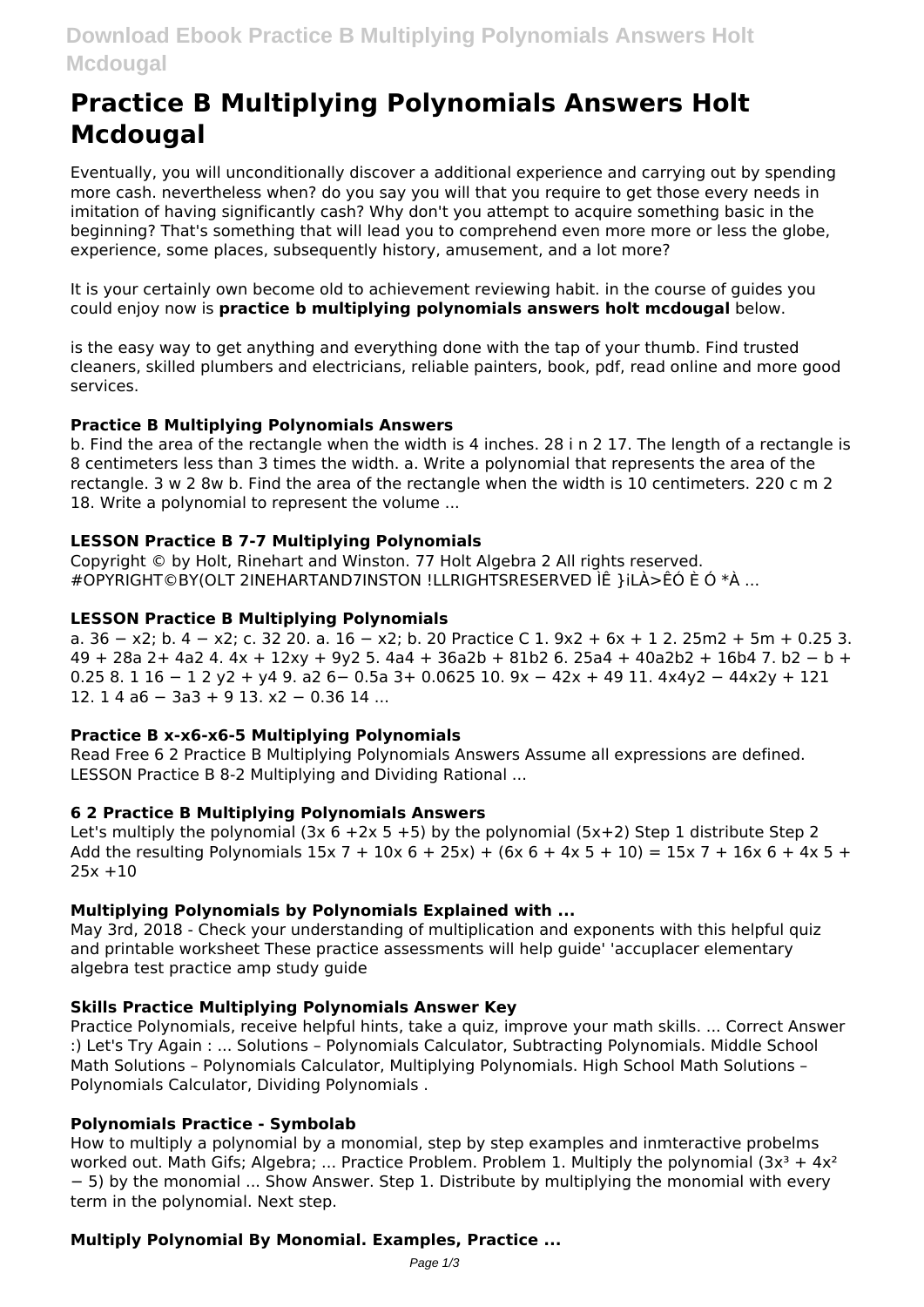6-2 Multiplying Polynomials LESSON Use the Distributive Property to multiply a monomial and a polynomial. Think: k x y z kx ky kz Multiply: 2a b 2 3a 2b 4a b 2 b 3. 2a b 2 3a 2b 4a b 2 b 3 2a b 2 3a 2b 2a b 2 4a b 2 2a b 2 b 3 Distribute 2a b 2. 2 3 a a 2 b 2 b 2 4 a a b 2 b ...

## **LESSON Reteach Multiplying Polynomials**

To multiply two polynomials multiply each term in one polynomial by each term in the other polynomial. Advanced. Show Ads. Hide Ads About Ads. ... To multiply two polynomials: multiply each term in one polynomial by each term in the other polynomial; add those answers together, and simplify if needed; Let us look at the simplest cases first.

## **Multiplying Polynomials - MATH**

Practice: Multiply monomials by polynomials (basic): area model. Next lesson. Multiplying binomials. Polynomials intro. Multiply monomials by polynomials: Area model. Up Next. Multiply monomials by polynomials: Area model. Our mission is to provide a free, world-class education to anyone, anywhere.

# **Polynomials intro (practice) | Khan Academy**

When multiplying, remember the Product Rule of Exponents: Step 1: Multiply the first term of the first polynomial across the terms of the second polynomial , and then add those products: Step 2: Multiply the second term of the first polynomial across the terms of the second polynomial , and again add the products:

## **Multiplying and Dividing Polynomials - Pre-Algebra**

6.5 an 6.6 Practice B Multiplying Polynomials Multiply. Class 1. (6m4) (8m2) 4.  $4(x2+5 + 2.5)$ .  $(5x3)$  (4xy2) 3. 6. (tn3 + 3) (5m + n) ryPn (3m + 4) (m2- 3m + 5) s} å5. f 30 \*13. (x 4) (x 2 + 5) V16.(x+ = 8117. axes)6xps) (b-Đ)Cb -3) x 4219. (3x- \*22. (5x + 2) (5x - 2) \*23. (lox + 7y) (lOx-7y) I ð0X 25. Write a simplified expression that represents the...

## **6-5 and 6-6 Homework Answers - Twinsburg**

Follow these same steps to use long division to divide polynomials. Divide: 6x 2 x 8 2x 1 . Step 1 Divide the first term of the dividend,  $6 \times 2$ , by the first term of the divisor, 2x, 3x 2x 1 2  $6 \times x$  8 Divide: 6 x 2 2x 3x. 6x 2 3x Multiply the complete divisor: 3x 2x 1 6x 2 3x. 4x 8 Subtract and bring down.

## **LESSON Reteach Dividing Polynomials**

Multiplying monomials by polynomials review Our mission is to provide a free, world-class education to anyone, anywhere. Khan Academy is a  $501(c)(3)$  nonprofit organization.

## **Multiply monomials by polynomials (practice) | Khan Academy**

 $(x2 + 2x - 1) \cdot (2x2 - 3x + 6)$  4x  $(4x - 2) (x2 - 3)$ 

## **Multiply Polynomials Calculator - Symbolab**

Some of the worksheets below are Free Polynomials Worksheets – Introduction to polynomials, Classifying Polynomials, Adding and Subtracting Polynomials, Multiplying Polynomials , … Once you find your worksheet(s), you can either click on the pop-out icon or download button to print or download your desired worksheet(s).

## **Free Polynomials Worksheets - DSoftSchools**

Practice B 1. 12m3 − 2m 2 − 3 2. –7p5 − 10pg + 5g 3. 3k2 − k 2+ 5 4. 11x + 3x + 9y 5. 20hz3 + 4hz2 + 5hz 6. 4ab2 + 20b − 3a 7. 5x3 2− 2x 8. 16d2 + dx + 9x 9. −v5 − 5v4 10. 5y4 + 8ay2 − 2y + a 11. 11r2 + 10pr − 9p 12. −3un − 2n2 − un3 13. 33b − 8 14. a. c2 − 15c 2− 100; b. 3c + c − 300 Practice C 1. −10h6 + 6h5 − 3h4 2. –7qw4 − 7w4 + 9qw3 + 14wq3

## **Practice B x-x6-x6-4 Adding and Subtracting Polynomials**

Polynomials, continued Challenge Practice  $1. \times 1 \times 1 \times 1 \times 5 \times 14 \times 2$ ; Because the number of quarters and dimes is a multiple of 2, it is even. 2. ... answers Lesson Multiply Polynomials, continued b. E p P 5 0.0001112t8 2 0.0002186t7 2 0.06424t6 1 0.983634t5 2 6.7188068t4 1